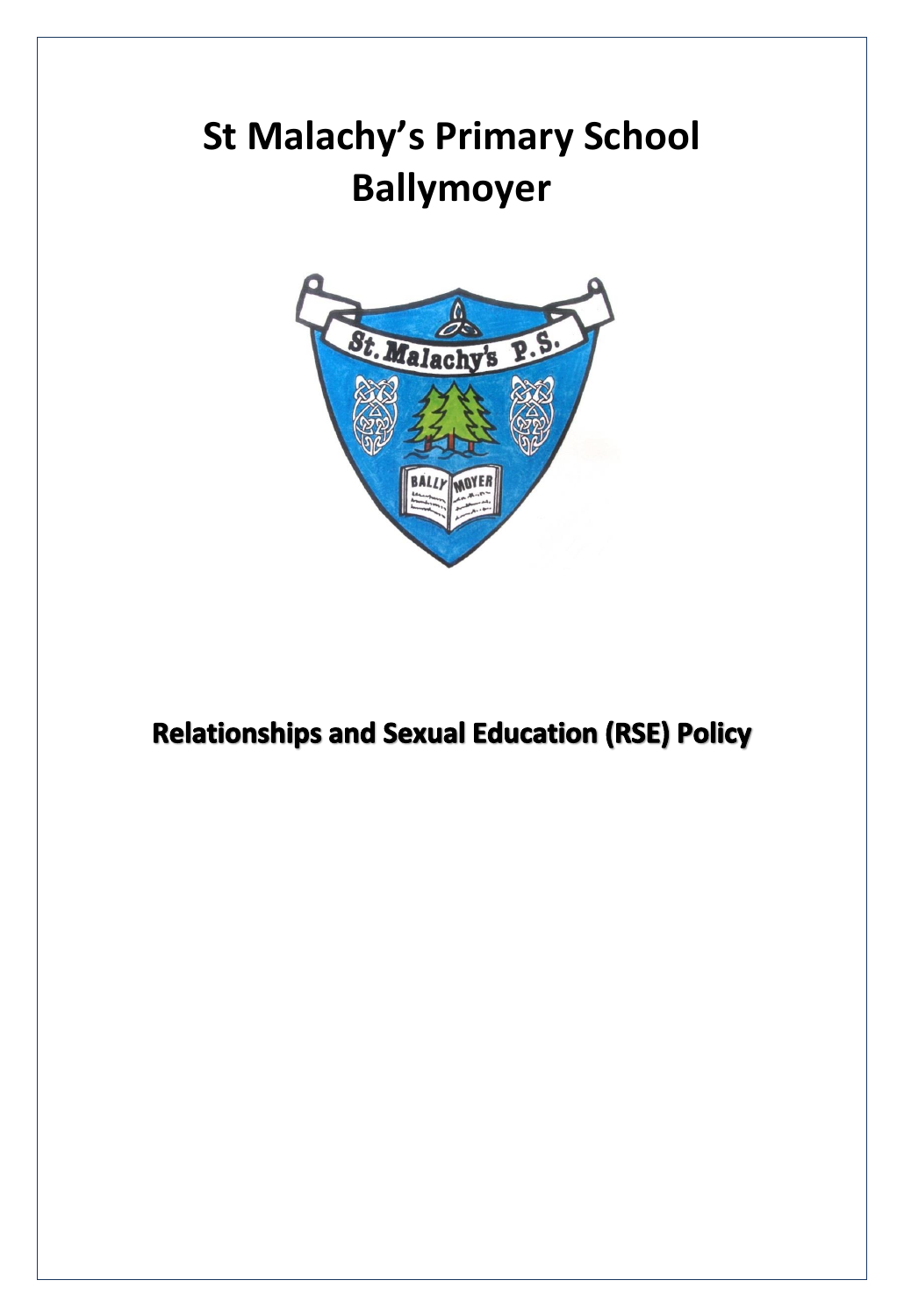#### **RELATIONSHIPS AND SEXUALITY EDUCATION (RSE) POLICY**

# *'…a lifelong process which encompasses the acquisition of knowledge, understanding and skills, and the development of attitudes, beliefs and values about personal and social relationships and gender issues.'*

# **Consultation**

The following policy was formulated through consultation between the school leadership and parents of St Malachy's Primary School.

#### **The School Ethos**

In St Malachy's we aim to educate our pupils in an atmosphere of Faith, Acceptance and Love so the children will learn to respect themselves and others, develop a good moral foundation and be able to achieve their full potential in life.

We recognise that each child is unique and excels in different ways, so we try to encourage and support them in the discovery and development of their talents by delivering a broad and balanced curriculum. Our staff is very committed to the care and welfare of the pupils and work hard to ensure their well-being and learning.

#### **Rationale**

Our school is committed to the education of children regardless of race, religion, gender or status. All pupils have a right to an education which adequately prepares them for adult life, and RSE plays an integral part. In the Northern Ireland Primary School Curriculum, one of the areas of learning is Personal Development and Mutual Understanding (PDMU). An integral part of the PDMU curriculum is the provision of RSE. As a Catholic school, St Malachy's Primary School advocates the promotion of a 'Personal Development' approach to RSE whereby children in our care are given the skills to help them resist peer and media pressure, and make informed decisions based on their own internal self-respect and self-esteem. Pupils are encouraged to recognise their individual needs and to respect the needs of others. RSE is a lifelong process that involves the acquisition of knowledge, understanding and skills and the development of attitudes, beliefs, morals and values.

# **Teaching RSE should provide opportunities which enable pupils to:**

- examine and explore the various relationships in their personal lives;
- learn how to develop healthy relationships and friendships which are based on responsibility and mutual respect;
- make positive and responsible choices for themselves and others;
- $\bullet$  build the foundations for developing more personal relationships in later life.

#### **Aims**

#### **The aims of RSE are to:**

- enhance the personal development, self-esteem and well-being of the child
- help the child develop healthy and respectful friendships and relationships
- foster an understanding of, and a healthy attitude to, human sexuality and relationships in a moral, social and spiritual framework
- promote responsible behaviour and the ability to make informed decisions
- help the child come to value family life
- appreciate the responsibilities of parenthood
- promote an appreciation of the value of human life.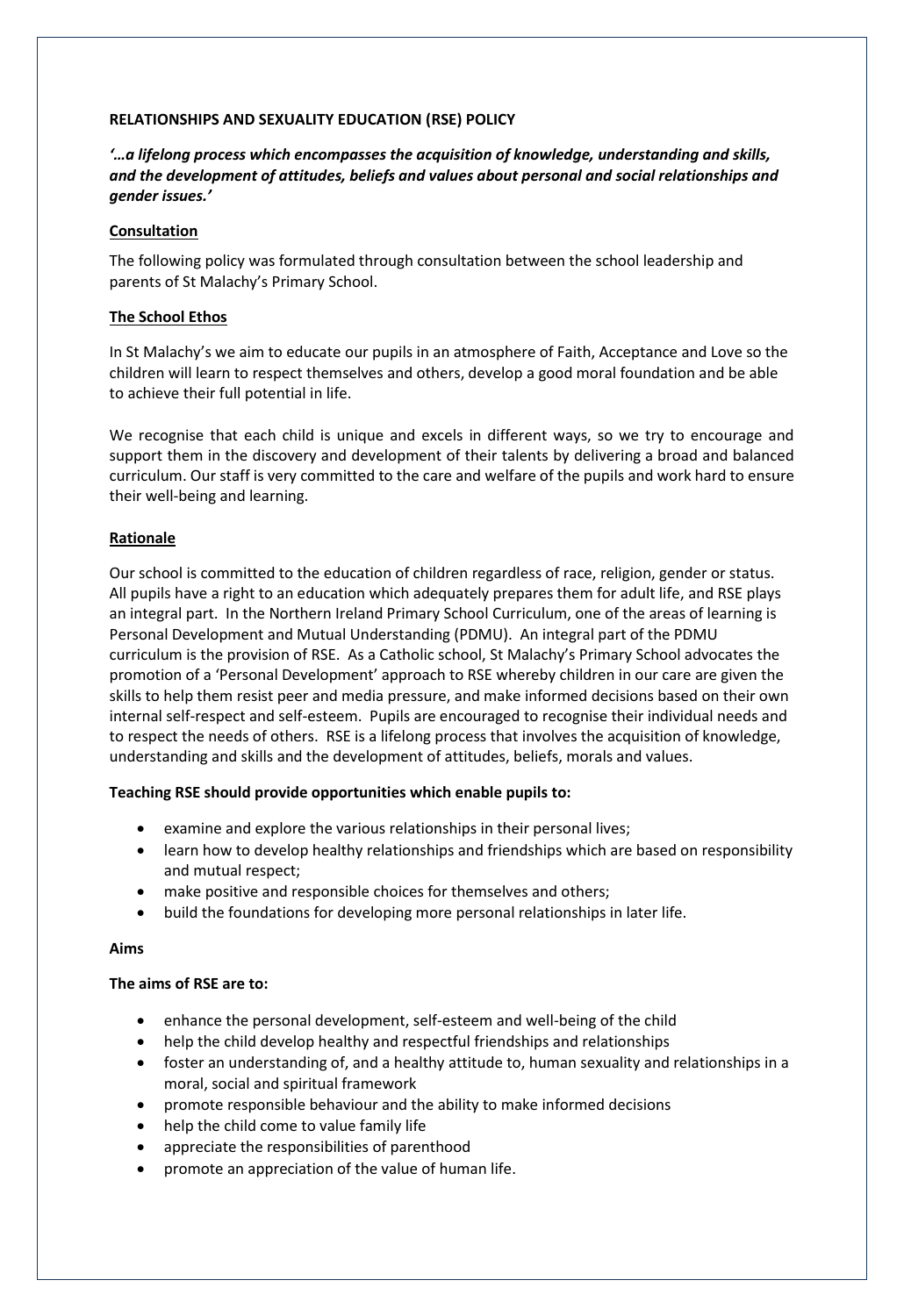# **Learning Objectives**

#### **The RSE curriculum should enable pupils to:**

- develop a positive sense of self-awareness, self-esteem and self-worth
- develop an appreciation of the dignity, uniqueness and well-being of others
- understand the, growth and development of appropriate relationships within families, in friendships and in wider contexts (eg) internet/social media
- develop an awareness of differing family patterns
- to make good decisions and solve problems in various contexts
- become aware of the various ways in which individuals grow and change and understand that their developing sexuality is an important aspect of self-identity
- develop personal skills which will help to establish and sustain healthy personal relationships
- develop strategies which actively seek to protect self and others from various forms of abuse
- acquire and improve skills of communication and social interaction
- acquire and use an appropriate vocabulary to discuss feelings, sexuality, growth and development.

#### **SKILLS**

The RSE curriculum should enable pupils to develop the skills necessary to form and maintain relationships and to make informed choices and decisions regarding health and well-being. Pupils should also be helped to develop skills to critically evaluate the wide range of information, opinions, attitudes and values.

#### **They need opportunities to develop:**

- **practical skills** for everyday living and for forming healthy relationships
- **communication skills**  learning to listen to others points of view; putting one's own view forward clearly and appropriately; giving and receiving feedback; handling and resolving conflict peacefully; being assertive when needed;
- **decision-making and problem-solving skills** to help them make sensible choices when forming relationships (on-line and in real life contexts);
- **interpersonal skills** for managing relationships confidently and effectively.

# **MORALS AND VALUES**

RSE should enable pupils to clarify what they believe and why they believe it and develop a respect for and interest in the beliefs of others. Pupils need opportunities to explore values and attitudes and to consider how they affect them, and others.

Children should be taught RSE within a framework which models and encourages the following values:

- a respect for self and a respect for others
- commitment, trust and bonding within relationships
- mutuality in relationships
- honesty with self and others
- an exploration of the rights, duties and responsibilities involved in relationships
- compassion, forgiveness, mercy and care when people do not conform to their way of life
- self-discipline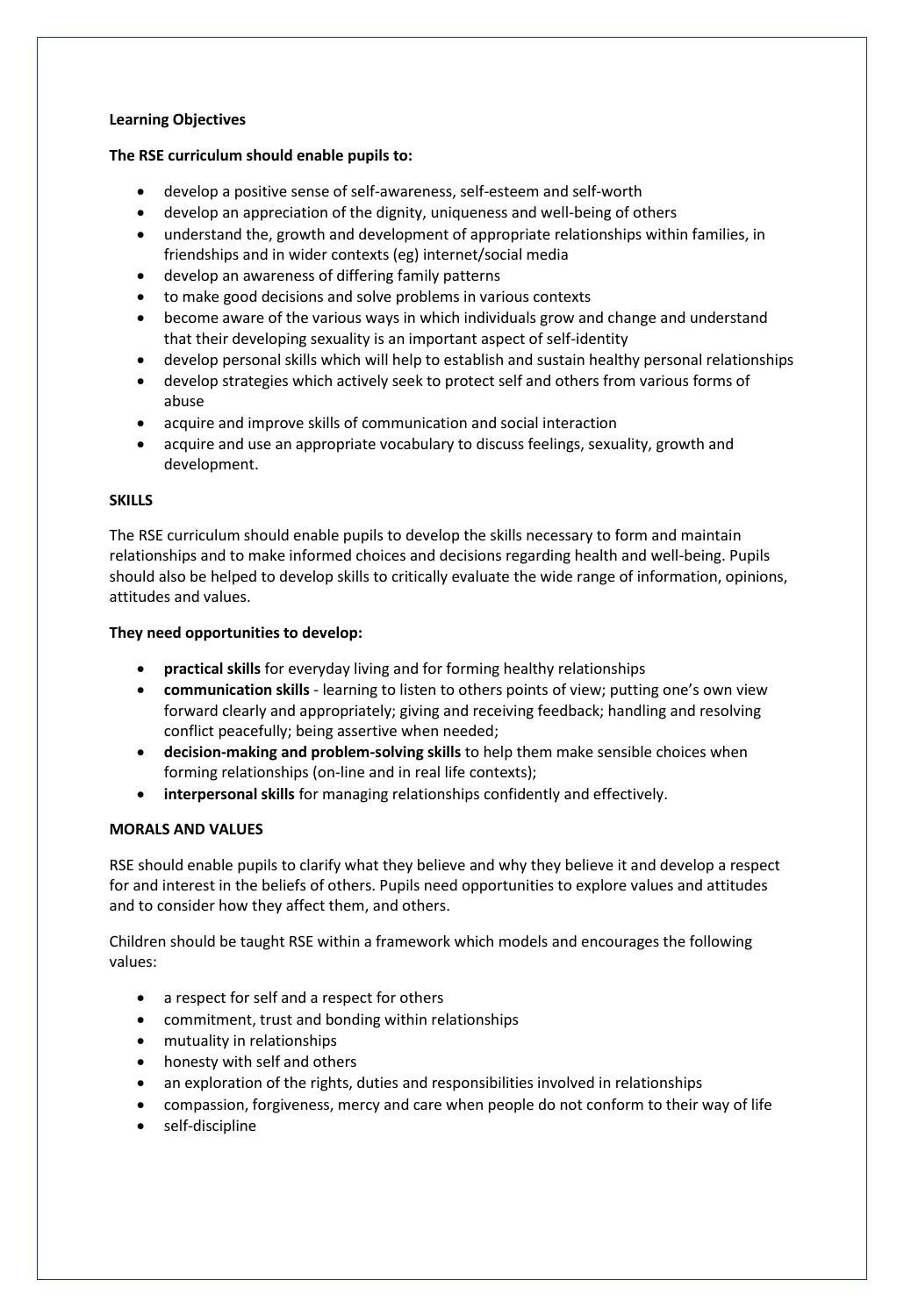#### **THE SCHOOL ETHOS**

The ethos of St Malachy's is founded on principles where tolerance and respect for others is paramount. It is our intention that everyone feels valued and our pupils are encouraged to develop their full potential in a caring and supportive environment.

This policy reflects the ethos of our school.

#### **Relationships between Home, School and Community**

The effectiveness of this policy and its implementation is dependent on a collaborative process involving teachers, parents/carers, governors and other educational and health professionals. Each of the partners has distinctive contributions to make.

Keeping parents/carers informed about the school's provision for health education is a vital element of RSE. Informal sessions may then be arranged so that interested parents/carers could consider issues such as the readiness of children for aspects of the RSE programme, the appropriateness of resources, the content and methodologies proposed, and the handling of sensitive topics.

The delivery of RSE must prepare pupils to view relationships in a responsible and healthy manner and should be taught in harmony with the ethos of the school and reflect the moral and religious principles.

#### **Our RSE programme aims to provide opportunities for pupils to learn about:**

- themselves as unique human beings;
- their spiritual, social, emotional and physical growth;
- their friendships and relationships with others;
- the various physical and emotional changes that occur as they progress towards adolescence and adulthood. (Such programmes may be delivered by outside organisations, and Parental Consent will be sought).

#### **Meeting the needs of pupils**

To ensure that the learning experiences are effective, positive and relevant to all pupils, the RSE programme should be developmental, accessible and be appropriate to the age and maturity of the pupils. It should meet the needs of all genders and be a positive experience for all participants.

#### **Roles and responsibilities**

- The Board of Governors examines and ratifies the school's RSE Policy
- The Principal and Deputy Designated Teacher for Child Protection will co-ordinate the school's approach to RSE and will consult with the Board of Governors, staff, pupils, parents/carers, and health professionals as needed.
- The teaching staff will deliver the school's RSE programme within the context of the Northern Ireland Curriculum and parental consent will be sought if outside organisations are to be involved.

# **Content / detail**

RSE will be delivered in a holistic, cross curricular way, ensuring that teaching is at all times appropriate to the maturity and understanding of the pupils. Teachers will be ever alert to the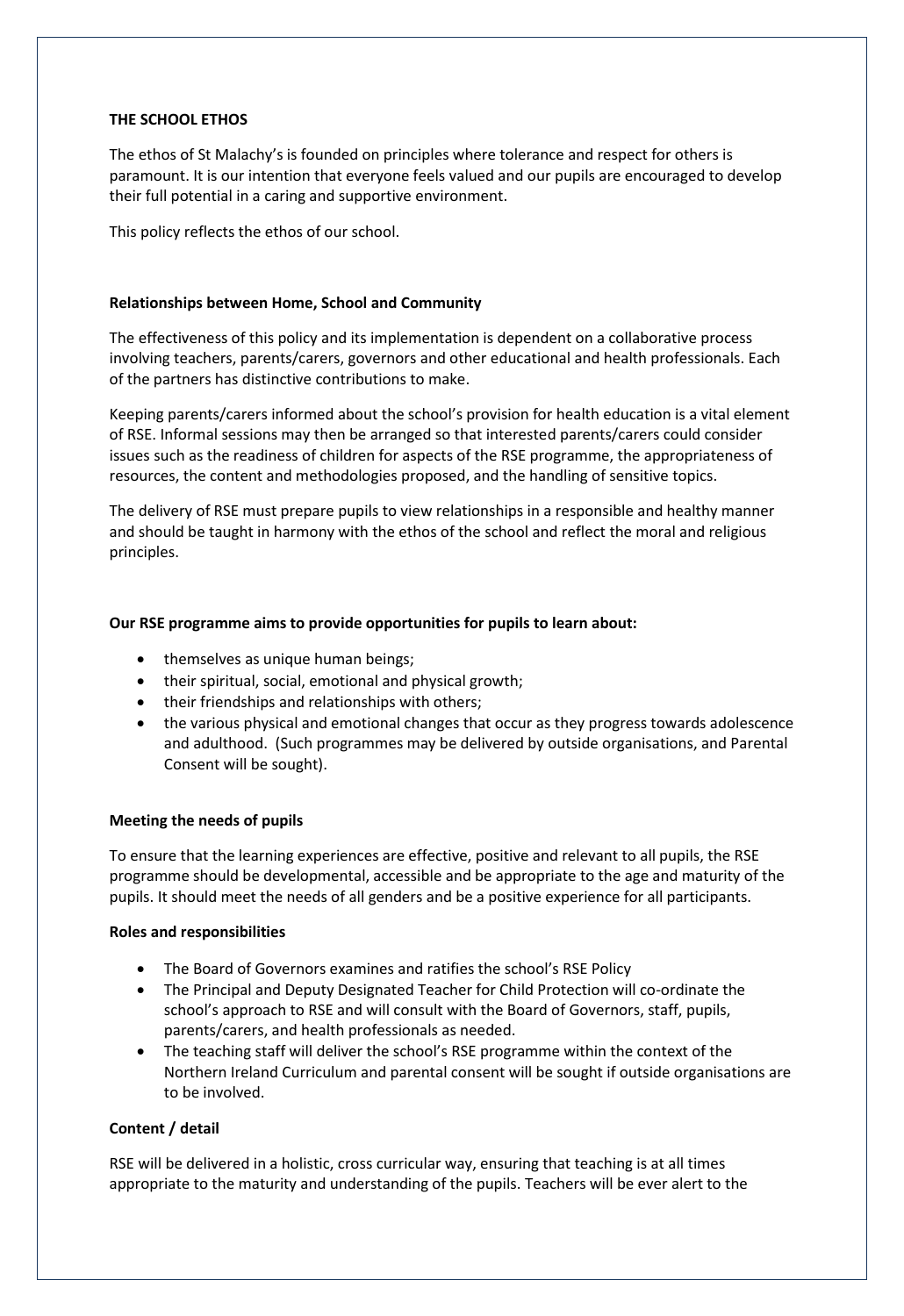personal and emotional circumstances of the pupils. RSE will include the physical and emotional changes that occur at puberty but will not include sex education.

# **Curriculum organisation and delivery**

The following outline the teaching programme in St Malachy's and illustrates the topics covered through the delivery of the Northern Ireland Curriculum in Primary School. Many of the aspects included below are also part of the Health Education curriculum, PDMU, RE, the World Around Us, PE, Drama or in reaction to specific situations. All teachers will deliver the RSE programme.

Topics and themes may be repeated at regular intervals. The sequence in which ideas are presented below is not intended to imply a teaching order.

# *Foundation stage and key stage 1*

# *Myself*

- Myself: how I grow, feed, move and use my senses; caring for myself, for example, hygiene, sleep, exercise
- Naming parts of the body (basic) developing an agreed language for our bodies
- Being myself I am unique, my self-esteem, self-confidence, independence, respect and caring for myself
- Similarities and differences between myself and others, for example, uniqueness, fingerprints, gender issues, different rates of growth
- An introduction to the stages of human development changes as we grow, for example, baby, child, teenager, adult, mother/father, grandparents
- Recognising moods, feelings and concerns and developing a language and an appropriate manner of expressing them, for example: What do I do if I feel sad or angry?
- Personal likes and dislikes.

# *My Relationships*

- My family, special people in my life what they do for me and what I do for them
- Friendships, getting on with each other, for example, communicating, playing together, listening, co-operating and sharing
- Loss and mourning death of a person or a pet *(Note: the situations of the pupils should be taken into account prior to introducing this topic)*
- Respect and caring for family members and friends, for example, caring for a new baby
- Bullies and what to do about them
- Personal safety simple skills and practices to maintain personal safety
- Realise that adults and older children are not always friends; the potential danger of relationships with strangers or acquaintances
- Strategies which pupils might use to protect themselves from potentially dangerous situations

# *My Community/Environment*

- Awareness of different types of families and the roles of individuals within families
- Keeping safe, for example, dangerous places, dangerous situations, the adults who will help, how to get help from others
- Rules at home, at school and in the community
- Respect and caring for people in the community, e.g. elderly people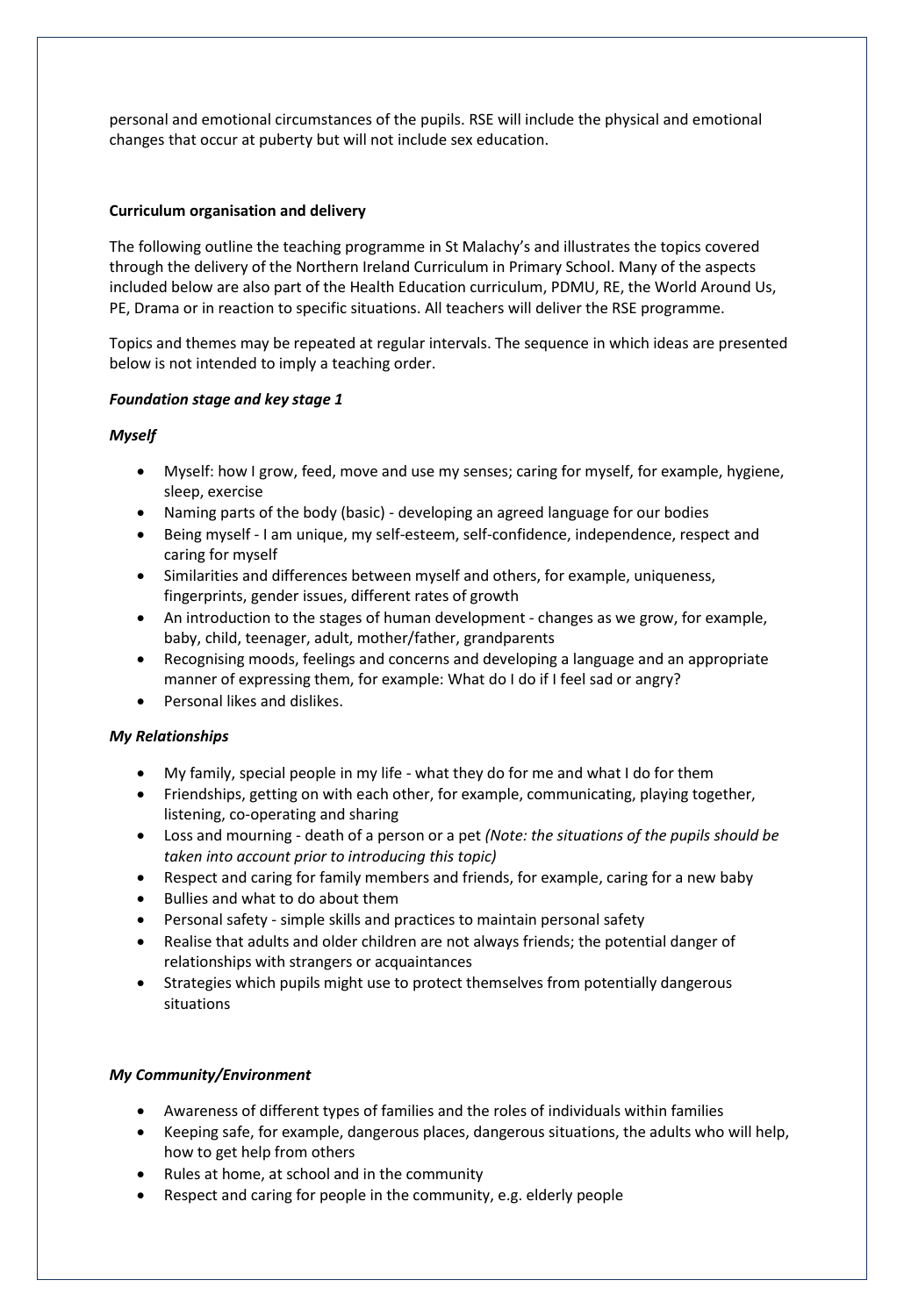# *Key Stage 2*

# *Myself*

- My body, how it works and how to keep it healthy
- The physical, social and emotional changes that occur during puberty *(may be delivered via an outside organisation/school nurse. Parent Consent will be sought in all cases).*
- Myself and my peers different rates of growth and physical development, maturity
- Valuing and respecting myself, identifying personal strengths and weaknesses
- Feelings, for example, things that make me happy, sad, excited, embarrassed, angry, scared; expressing our feelings, showing love and affection
- Making choices the influences on me and the consequences of actions for oneself and others
- Secrets knowing the difference between good and bad secrets, what to do about bad secrets and who they can turn to for help.

# *My Relationships*

- Differences and similarities in people; the need to respect other people's views, emotions and feelings
- Families and how they behave what family members expect of each other
- The meaning of friendship and loyalty; making and maintaining friendships
- Social relationships, for example, identifying and understanding pressures and influences, taking account of other people's point of view (including Online Friendships)
- Handling difficult situations, for example, teasing, bullying, death of a family member
- Identifying the differences between good and bad relationships
- Identifying dangers and risks within relationships (in practical / online contexts)
- Being assertive in defending individual rights and beliefs
- People/Agencies who can help pupils when they have anxieties, concerns or questions

# *My Community/Environment*

- Appreciation of the family in relation to the school and the wider community
- Cultural differences in families and family relationships
- Helping agencies which can support families and individuals in different circumstances,
- Messages and images about health, gender roles and sexuality from the media, family and peers.

# **SELECTION OF TEACHING RESOURCES**

# **The selection of teaching resources should be:**

- consistent with the school's RSE policy and the aims and objectives of the RSE programme
- consistent with the school's morals and values framework
- appropriate to pupils' age, level of understanding and maturity
- factually correct and respectful of its audience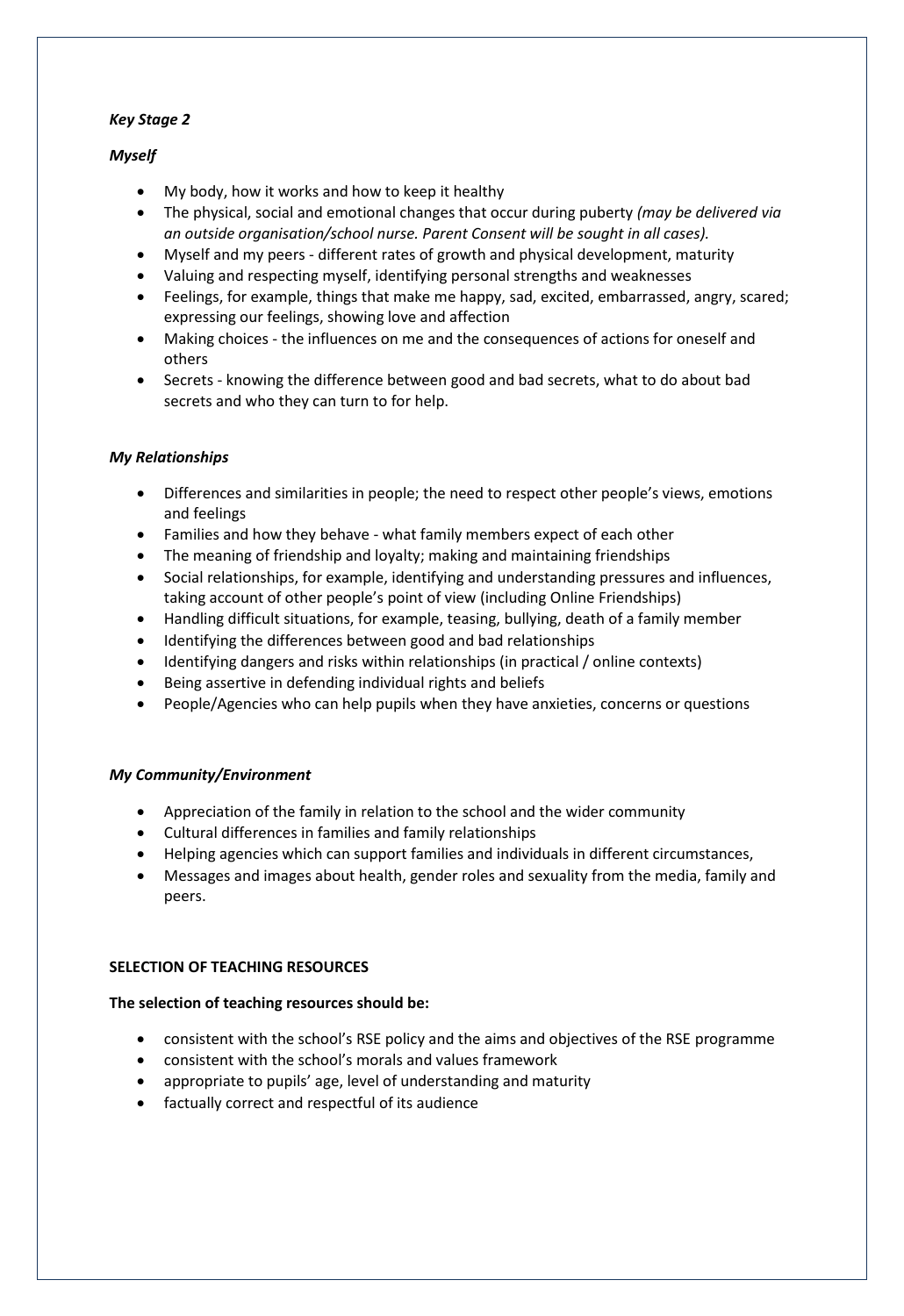In St. Malachy's Primary School we believe it is essential that teachers create a classroom environment which is supportive, where self-esteem is fostered and where the pupils feel valued and affirmed. The climate of the classroom needs to promote mutual respect and the dignity of each individual. It is important to create an atmosphere in the classroom which allows all pupils to feel comfortable to express opinions and feelings in a secure and safe manner and to explore issues which may be sensitive and personal. Every effort should be made to ensure that the whole group is at ease, with pupils showing respect for each other and realising their responsibilities to each other.

Ground rules should be agreed to help to minimise embarrassment and encourage the respect of each other's opinion. Realistic scenarios, case studies, role-play, drama, videos and stories can be used to enable pupils to discuss issues without personal disclosure.

# **Important considerations are the:**

- degree of trust, respect and positive regard for pupils
- relationships between the teacher and pupils, and between the pupils themselves
- need for clear expectations, goals and learning objectives
- use of teaching and learning methods which involve pupils actively in their own learning and encourage the consideration of attitudes and values and the ability to make informed and healthy decisions and need to be aware and take account of the current youth culture.

#### **Confidentiality and Child Protection/Safeguarding Children**

Confidentiality cannot be guaranteed. Where there is disclosure by a child of abuse, Child Protection/Safeguarding Children procedures will be implemented.

The classroom is an open environment and confidentiality cannot be maintained. Therefore, staff and pupils are not encouraged to talk about their personal relationships or experiences during class discussions.

The child's right to privacy must be respected at all times by both the teacher and all other pupils in the class. A key rule to agree in advance of any discussion is that no one will be expected to ask or answer any personal questions. It is equally important that the teacher shares this right and never feels obliged to impart information about his/her own personal life.

#### **However:**

- Teachers cannot promise confidentiality. A child does not have the right to expect that incidents in the classroom or in the wider context of the school will not be reported, as appropriate, to his or her parents/carers and/or the principal. **(Refer to our Child Protection/Safeguarding Children Policy)**
- **The principal or designated teachers for Child Protection/Safeguarding Children must be informed of any disclosures which might suggest that a pupil is at risk or that physical or sexual abuse is suspected.** If a child confides in a member of staff and requests that the information is kept secret, the child must be told, sensitively, that **the matter must be reported to the appropriate agencies.** Decisions can then be taken in accordance with the procedures detailed in the school's *Child Protection/Safeguarding Children Policy*